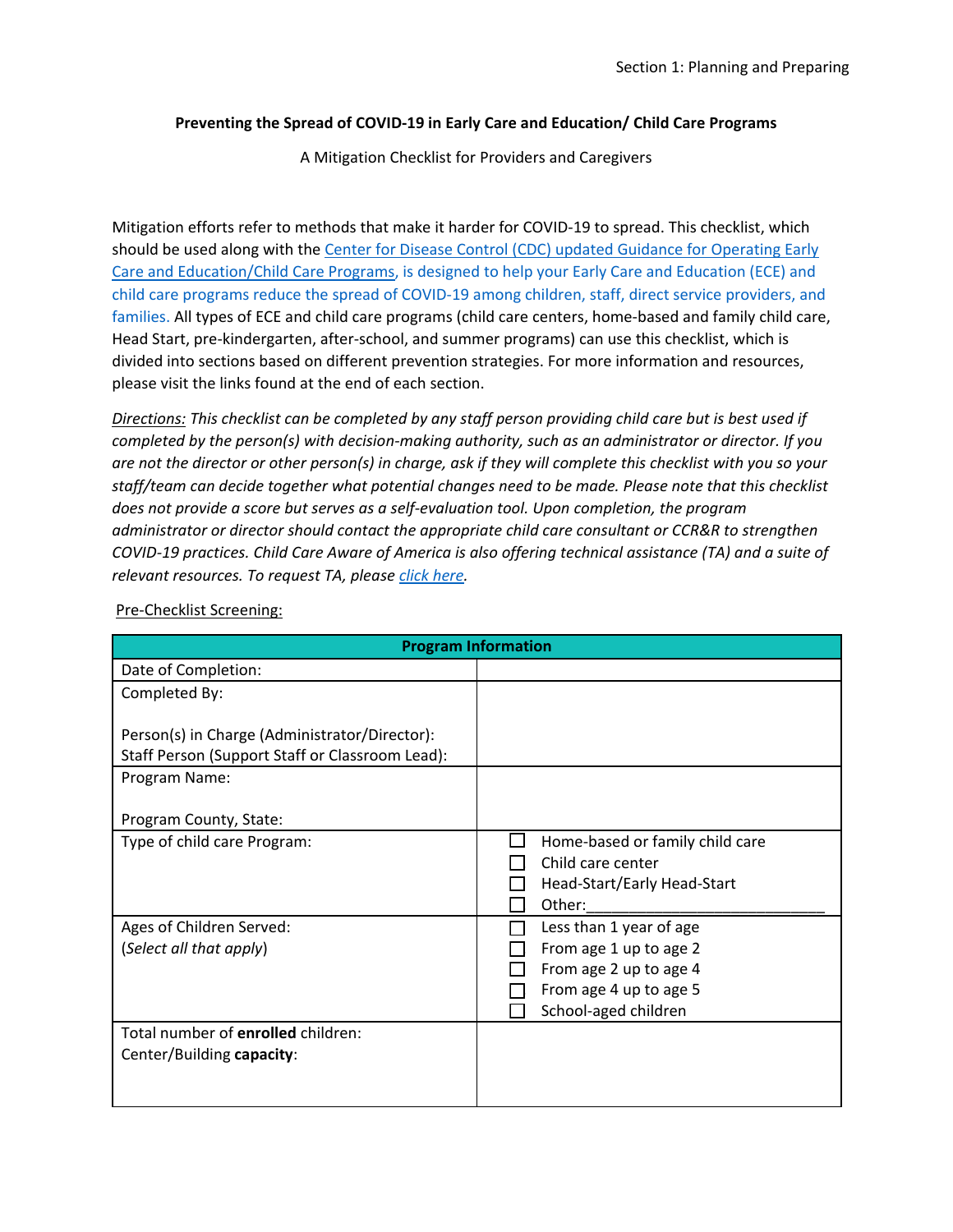| Average number of attending children:                                                                                           |                                 |
|---------------------------------------------------------------------------------------------------------------------------------|---------------------------------|
| (Calculate average over a 4-week period)                                                                                        |                                 |
| Total number of available classrooms/child-                                                                                     |                                 |
| occupied spaces:                                                                                                                |                                 |
|                                                                                                                                 |                                 |
| Total number of in-use classrooms/child-                                                                                        |                                 |
| occupied spaces:                                                                                                                |                                 |
|                                                                                                                                 |                                 |
| Service capacity of your child care facility:                                                                                   |                                 |
| (Capacity facility is licensed for)                                                                                             |                                 |
| <b>Staff Information</b>                                                                                                        |                                 |
| <b>Total Number of:</b>                                                                                                         |                                 |
| <b>Full-Time Staff:</b>                                                                                                         |                                 |
| Part-Time Staff:                                                                                                                | $PT:\underline{\hspace{2.5cm}}$ |
| Administrative/Office Staff:                                                                                                    | A/O:                            |
| Other/Support Staff:                                                                                                            |                                 |
| Do staff travel between programs/sister-                                                                                        |                                 |
| programs or buildings?                                                                                                          |                                 |
| (If Yes, please describe how often)                                                                                             |                                 |
| <b>Program Points of Contact (POC)</b><br>For child care homes and similar smaller ECE spaces, please list as most appropriate. |                                 |
| COVID-19 Coordinator                                                                                                            | Name:                           |
|                                                                                                                                 | Email:                          |
|                                                                                                                                 | Phone Number:                   |
| <b>Facility Maintenance</b>                                                                                                     | Name:                           |
|                                                                                                                                 | Email:                          |
|                                                                                                                                 | Phone Number:                   |
| Local Public Health Agency OR child care                                                                                        | Name:                           |
| Consultant                                                                                                                      | Email:                          |
|                                                                                                                                 | Phone Number:                   |
|                                                                                                                                 |                                 |
| State Public Health Agency (Regional Specialist)                                                                                | Name:                           |
|                                                                                                                                 | Email:                          |
|                                                                                                                                 | Phone Number:                   |
| <b>Community Information</b>                                                                                                    |                                 |
| Are you familiar with using local/state COVID-19                                                                                | Yes                             |
| websites to find regularly updated information?                                                                                 | No                              |
| Does your ECE program direct families and staff                                                                                 |                                 |
| to a COVID-19 testing facility?                                                                                                 |                                 |
| (If yes, please provide facility information)                                                                                   |                                 |
| <b>Additional Information:</b>                                                                                                  |                                 |
|                                                                                                                                 |                                 |
|                                                                                                                                 |                                 |
|                                                                                                                                 |                                 |
|                                                                                                                                 |                                 |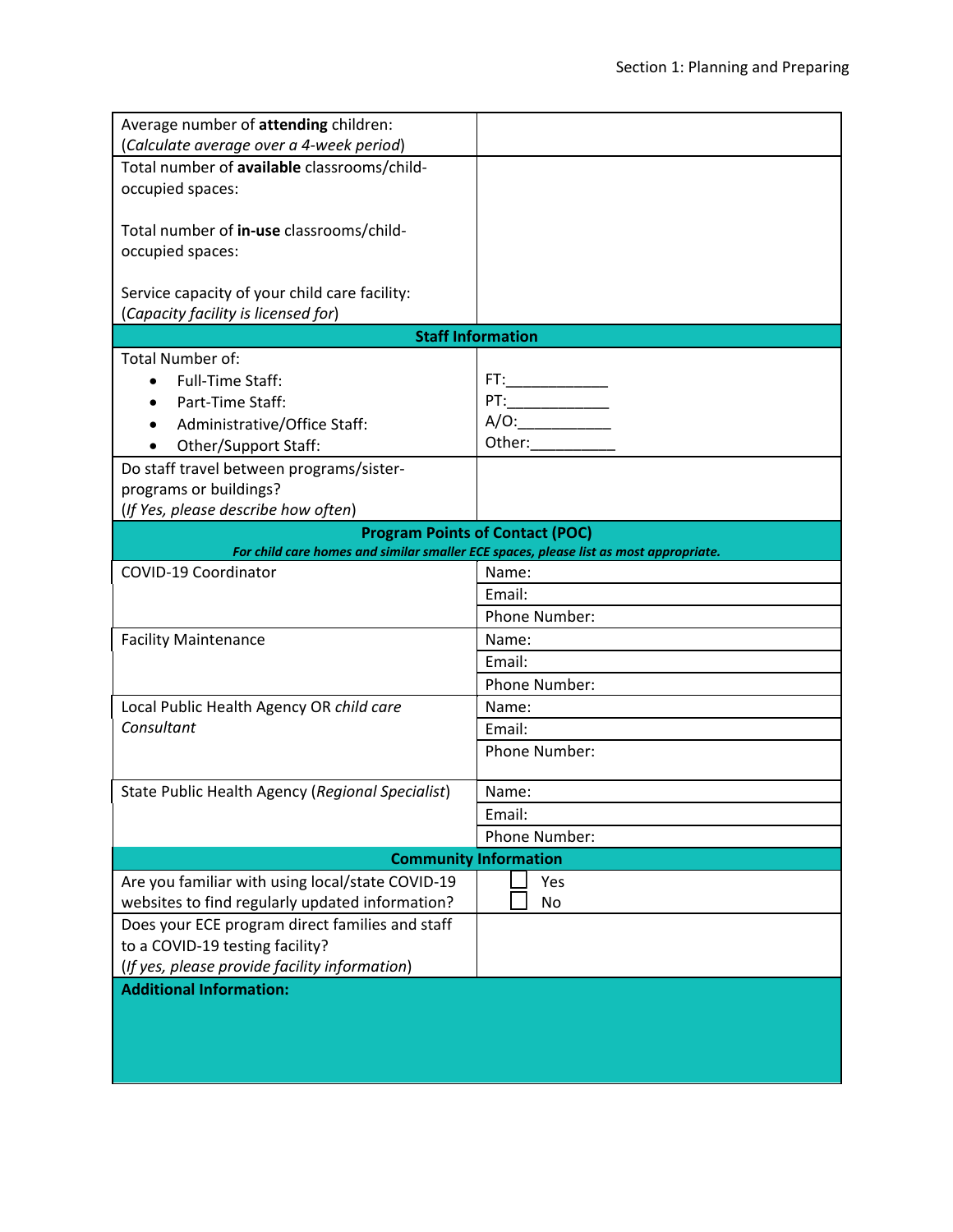## **Section 1: Planning and Preparing**

a. Does your program have an Emergency Operations Plan (EOP) that includes procedures for infectious disease outbreaks such as COVID-19?





Resources & Guidance:

- 1. [Emergency preparedness manual](https://eclkc.ohs.acf.hhs.gov/sites/default/files/pdf/emergency-preparedness-manual-early-childhood-programs.pdf) preparedness support for child care programs by National Center on Early Childhood Health and Wellness
- 2. [Out-of-School Time Emergency Preparedness, Response, and Recovery Toolkit](https://childcareta.acf.hhs.gov/resource/ost-emergency-preparedness-response-and-recovery-toolkit) by the National Center on Afterschool and Summer Enrichment.
- 3. [CDC's COVID-19 tracker by county](https://www.cdc.gov/coronavirus/2019-ncov/your-health/covid-by-county.html) to view updated COVID-19 rates in your community.
- 4. Look up you[r local health department](https://www.cdc.gov/publichealthgateway/healthdirectories/index.html) to find relevant community-level information.

[Child Care Emergency Preparedness resources](https://www.childcareaware.org/our-issues/crisis-and-disaster-resources/child-care-emergency-preparedness/) by Child Care Aware of America.